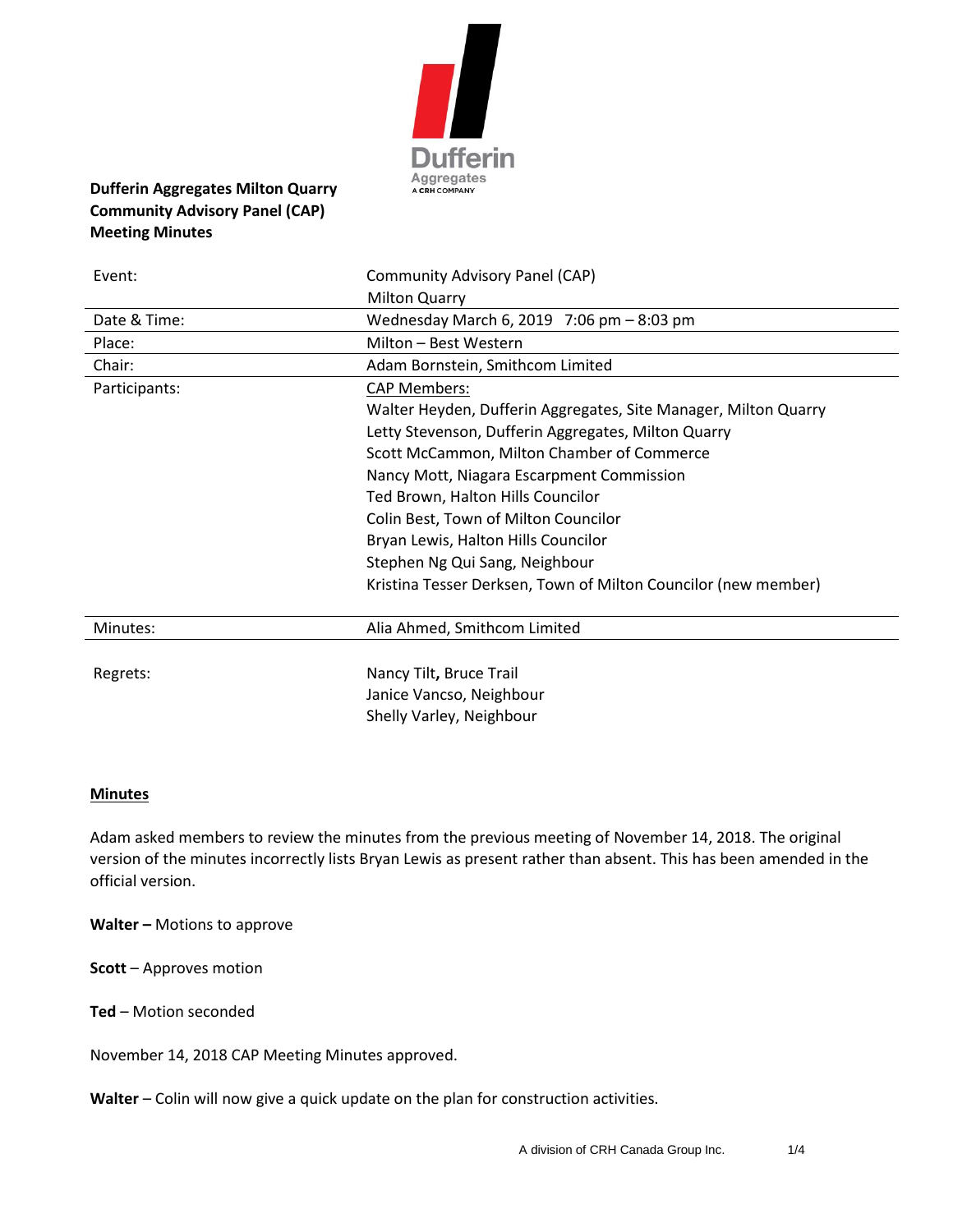**Colin** – Regional staff give us these annual plans each year. We will receive another update document on April 10 for the 2019-2020 plan. The big activities are:

- Construction near CPR underpass. Most of the area is excavated and this summer there will be digging under the railway.
- The next section ranges from 3<sup>rd</sup> side road up to 5<sup>th</sup> side road, which will likely start to fill later next year with the main construction happening in 2021/2022.

The region is now going through its next official plan, holding public meeting this summer as well as next year. Expectation is that everything will be wrapped up in the Fall of 2020. The province directed municipalities to hold off on any plans until other housing plans are in place.

**New member Kristina Tesser Derksen** (Town Councilor Ward 1 Milton) arrives and is introduced to everyone.

**Walter** delivers a power-point presentation on the background of the Milton quarry and where it is today, as well as a 2019 operations update:

#### **1) Reducing operation impacts at Milton**

Trucking:

-Active enforcement program by third party paid by Dufferin so trucks aren't blocking roads -Quarterly meetings with Halton police services traffic services -Bi-annual trucker safety inspection with MTO and HPS

Blasting:

-Four external blast monitors

-Two internal blast monitors

-Utilization of the most modern electronic blasting technologies

Water management system:

-Coordination with Conversation Halton on management of the DFA Milton reservoir

# **2) Operations**

-2019 site prep: the first step is the removal of overburden to expose rock for mining, likely in the first week April -Areas of extraction: North Quarry, West Cell, East Cell

-All Acton employees have been absorbed into the company (while shipping continues at Acton, production has ceased)

# **3) Production/Shipping:**

-4.5 million tonnes to be blasted from January to November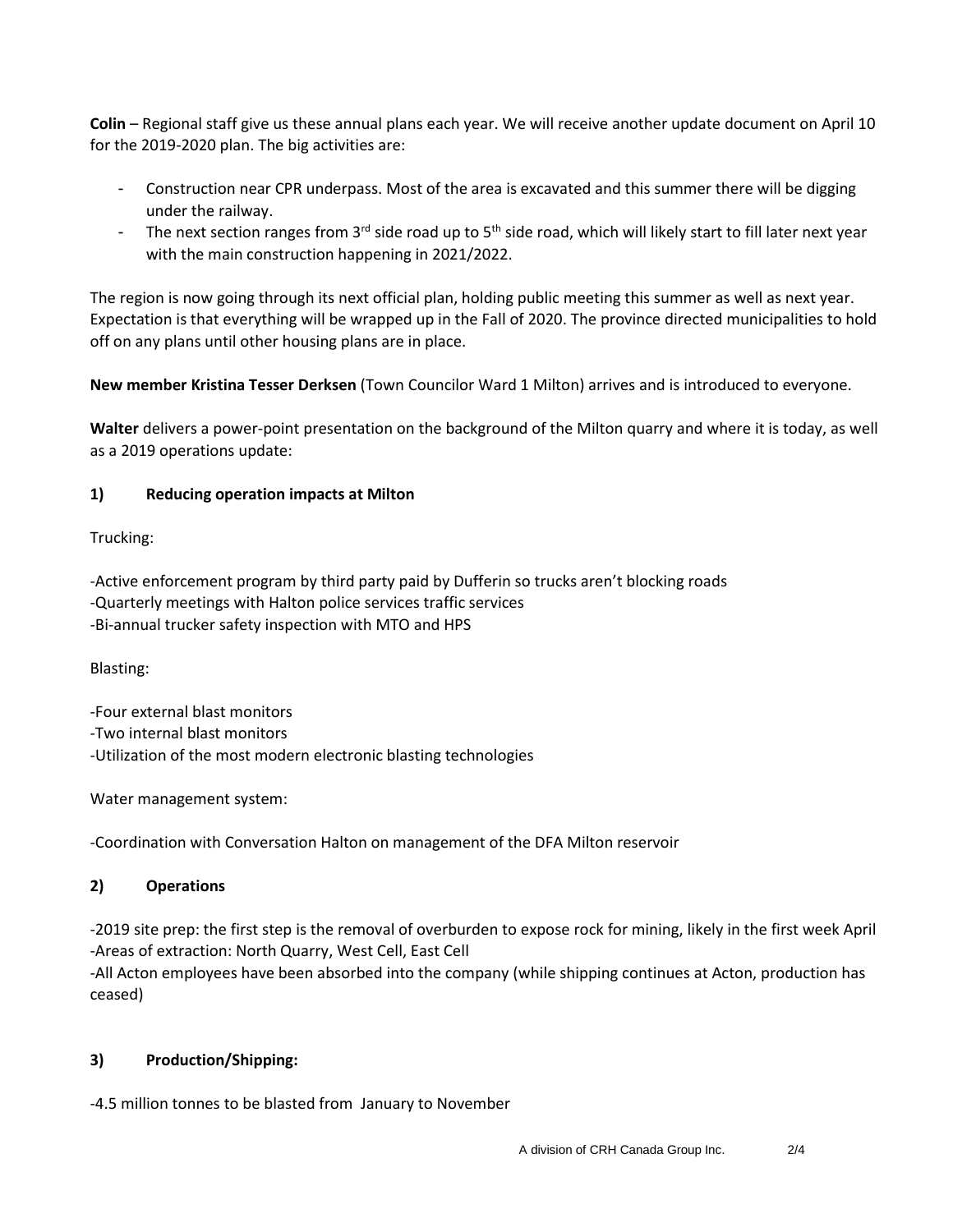-Shipping is handled Monday to Friday from 5:30am to 5:00pm (letters will be sent to residents if changes occur in the hours of operation) -Saturday shipping is on demand

# **4) DFA in the community – upcoming**

-Earth day events: tree planting on April 27, clean-up week of April 22 on sixth line and Townline road -Annual open doors/open hours on May 29

-The Darling Home for Kids golf day sponsor

-The Darling Home for Kids bike ride sponsor

#### **5) General CSR events**

-Sponsor local minor league sports (hockey, soccer) -Send kids to camp through the town of Milton -Sponsor the Milton Mayor's golf tournament -School tours (grades 4, 9 and university)

-Toronto Bruce trail club donation of armor stone for signs (pending approval)

-Sponsor numerous Chamber of Commerce events/community galas (Walter is the chair of the Milton Chamber of Commerce)

#### Committee Discussion / Open Forum

**Kristina** – How much of what you do to reduce operation impact is regulated as compared to what you do voluntarily?

**Walter** – The actions related to trucking is voluntary, and we have meetings with neighbours and councillors in this regard. The blast monitors are a regulatory requirement. However, with internal monitors we have our own internal targets. The water management component is part of our licence agreement to expand the quarry and is site specific.

**Kristina** – Of the items you do voluntarily, how do they compare to your competitors?

**Walter** – Our trucking enforcement is unique, and not typically adopted by the majority of other locations (though this could be also that other quarries are more remote). In terms of blasting, bigger operations would work similarly to ours. We have different focus groups around blasting. We would consider our water management to be world class.

**Bryan** – Where does overburden go?

**Walter** – The overburden is used in rehabilitation. We prepare areas to plant every year – that's what the overburden is used for.

We are about 15 meters below the water table. The final rehabilitation for those areas is lakes. We hope when the lakes get filled, the water table will sustain itself.